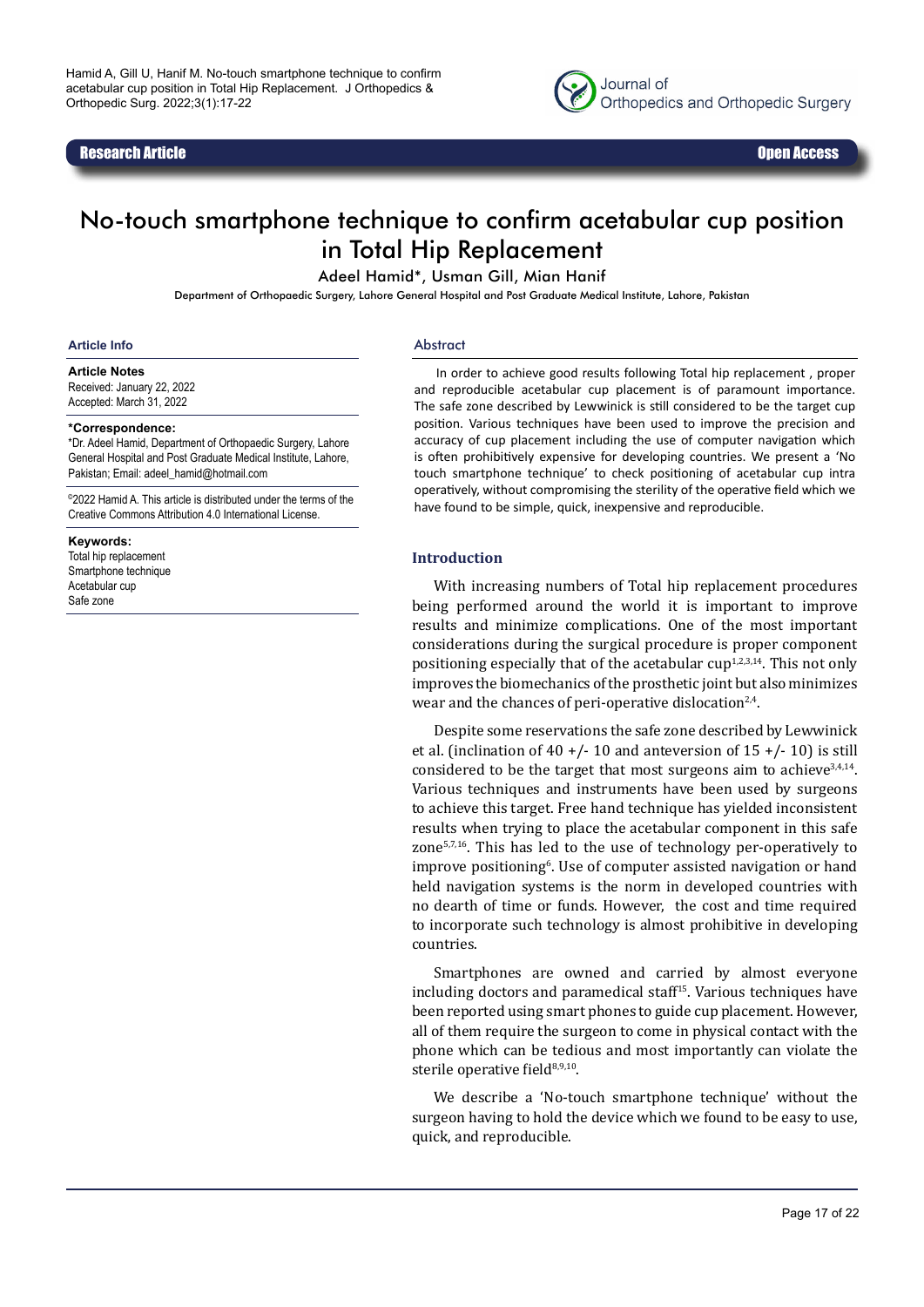## **Technique**

Written informed consent was taken by all patients as the technique involved taking pictures of the operative field. The camera function of iPhone X (IOS 14.3) was used along with the markup function in photo editor.

The patient was placed in lateral decubitus position using simple posterior support for lumbar spine and anterior support for the ASIS to prevent pelvic movement. Operating table was kept horizontal using the table adjustment controls and this was re-checked before starting the procedure using a spirit level. A reference line parallel to the floor (a hence a true horizontal) was marked on the opposite wall using a spirit level, Line A-this line will be used for measuring the inclination angle.

After painting and draping direct lateral approach or posterior approach was used for all cases depending of the preference of the operating surgeons. Most cases were performed by fellows or junior consultants. During preparation of the acetabulum, anatomical landmarks, particularly the transverse acetabular ligament was used to guide reaming. After reaming was complete and when the acetabular component was being placed, 2 pictures were taken using the iPhone X by an unscrubbed member of the operating team. The first picture was taken from the dorsal aspect of the patient as shown in Figure 1. This picture was then edited as explained in Figures 3, 4 and 5. The picture was rotated using crop function to make Line A horizontal and hence at 0 degrees. Line B was drawn along the acetabular cup impactor handle. Angle between lines A and B can be directly measured and would depict the inclination angle on the cup.

The second picture was taken from the top (Figure 2). A midaxillary line was marked on the patient's torso preoperatively to denote the coronal plane, Line C (this will be used as reference to measure anteversion angle). Another



**Figure 1:** First picture to measure cup inclination (details in the text). The reference line A has been made parallel to the floor and hence horizontal using crop function in photo editor. Line B is drawn along the acetabular cup insertion handle. Angle between lines A and B is the cup inclination angle.

line was drawn along the cup impactor handle again using the markup function in photo editor, Line D. The picture was rotated with the crop function to make Line C horizontal and hence at 0 degrees. Now angle between the two lines can directly be measured. The angle between lines C and D was taken as the anteversion angle.



**Figure 2:** Picture taken from the top to measure anteversion of the acetabular cup. In this case the midaxillary line (line C) represents coronal plane and will be used as reference to measure anteversion angle. Angle between lines C and D is cup anteversion.



**Figure 3:** Using the photo editor function of Iphone X no additional app is required.

Crop function (circled in red) is selected in photo editor. The picture is rotated (red arrow) till the blue reference line (marked on the opposite wall) is parallel to the grid lines (white) this ensures that that the reference line is horizontal i.e., at 0 degrees. Making the reference line horizontal makes it easier to measure the angle.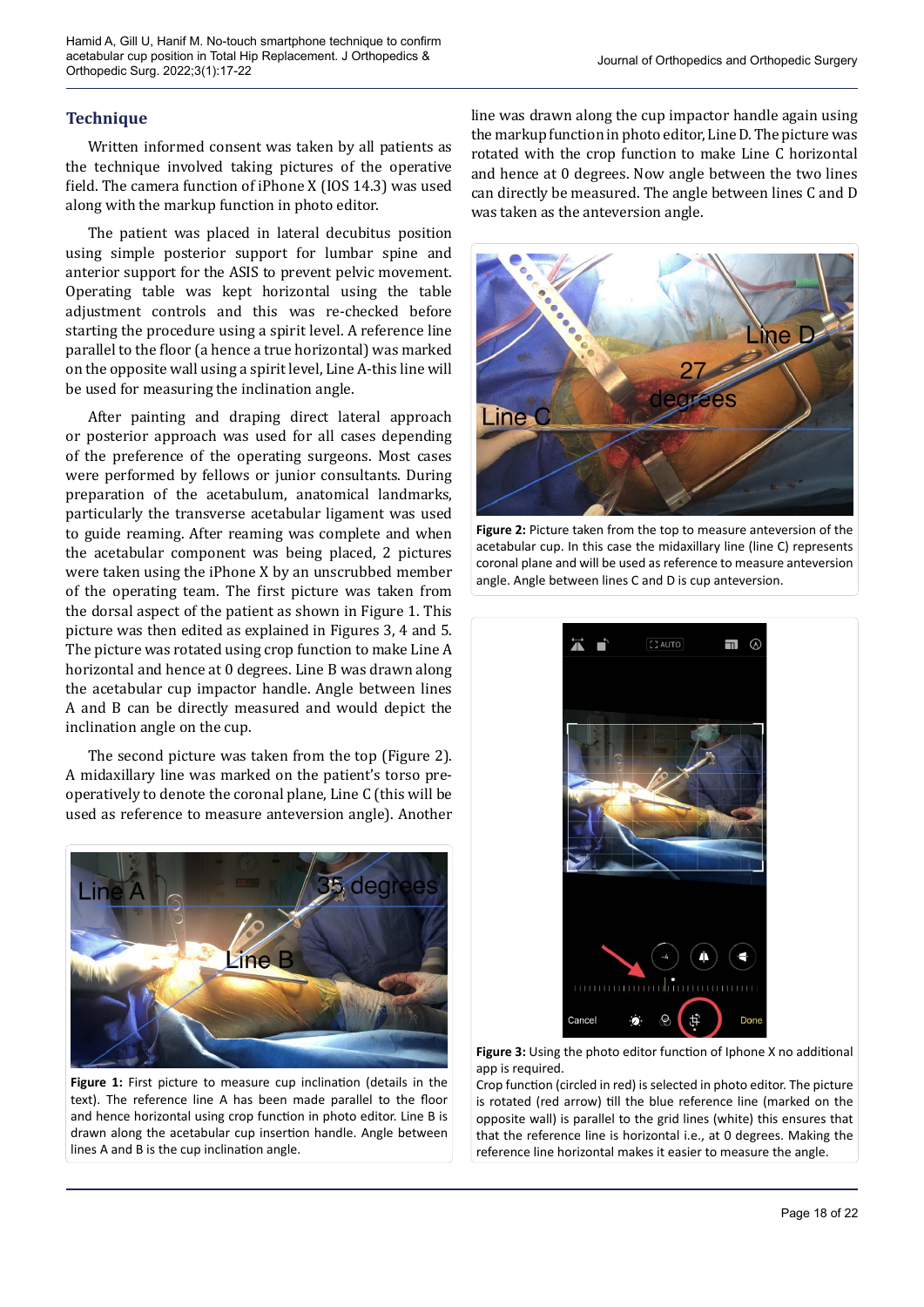

**Figure 4:** The markup function (red circle) and ruler (red arrow) are used to draw a line along the acetabular insertion handle. The ruler function can be used to draw lines and measure angles.



**Figure 5:** The same ruler function can used to directly measure the angle between the acetabular insertion handle and the reference line.(which is now parallel to the floor and hence a true horizontal). Now angle can be measured directly- placing two fingers on the ruler will show the angle.



**Figure 6:** Post operative radiograph showing radiological cup inclination.



Figure 7: Post operative CT scan showing radiographic cup anteversion (as reported by Radiologist). Line 1 joins the medial and lateral parts of the cup. Line 2 is perpendicular to line 1. Angle between line 2 and coronal plane is the anteversion.

Post operative Xray pelvis AP view with both hips was used to draw and measure the angle of inclination of the acetabular cup, taking the trans-ischeal line as horizontal. Second line was drawn tangential to the face of the acetabular cup. The angle between these two lines was the radiological inclination angle (Figure 6).

It has been suggested in various studies that even with ideal positioning of cross table lateral radiographs CT scan remains more accurate in measuring cup anteversion<sup>17</sup>. Hence, CT scans were used to measure the anteversion angle (reported by Consultant radiologist of our institute). First, the position of the acetabulum was standardized for rotation and pelvic tilt by reformatting the image to make the plane defined by the posterior border of distal sacrum and posterior border of ischium horizontal. Second, a plane orthogonal to the line drawn from the most medial to most lateral parts of the cup is created. Images in this plane allow for the measurement of cup anteversion (Figure 7).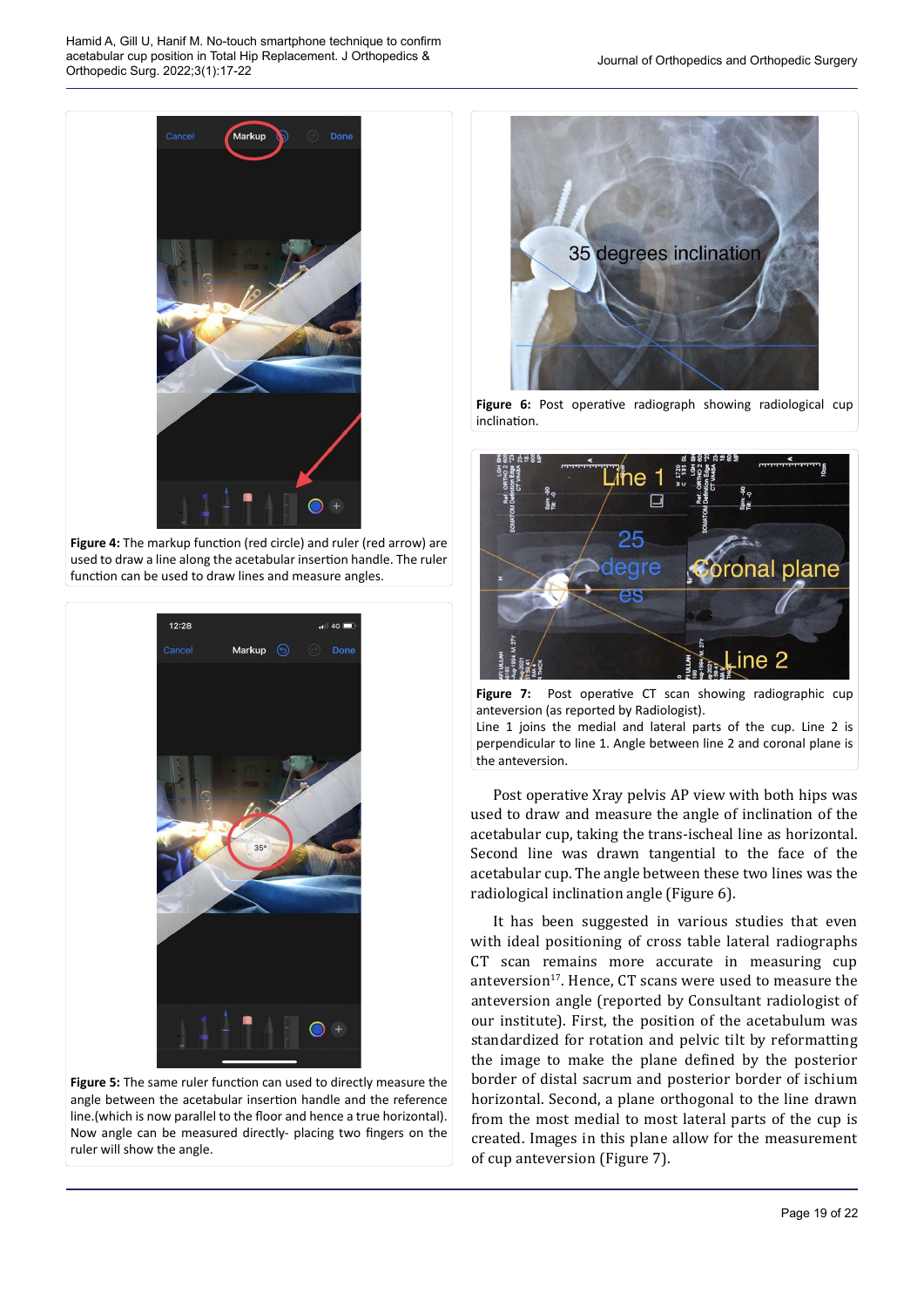If the per operative angles measured by our technique matched the post operative radiological angles for cup positioning, we took it as evidence of the technique's accuracy.

### **Results**

This study was carried out in Lahore General Hospital and Post Graduate Medical Institute, Pakistan from March 2021 to September 2021. 20 patients were included in the study, 12 were male and 8 female. Ages ranged from 37 to 81 years (average age 55.3 years). Diagnoses included primary hip osteoarthritis, AVN, post traumatic arthritis and neglected hip dislocation.

found the angles measured per operatively to correspond to the angles of inclination and anteversion measured on post operative scans within 3 degrees in each case. The mean Smartphone inclination angle was 37.25 (SD 2.77) whereas the mean Radiological inclination angle was 37.60 (SD 2.85). The mean Smartphone anteversion angle was 20.45 (SD 5.90) and the post op Radiological anteversion angle averaged 21.20 (SD 5.76). The mean difference in inclination between per operative Smartphone measurement and post operative radiological measurement was -0.350 (P=0.16) whereas the difference in anteversion angle was -0.750 (P=0.03).

We used this technique in 20 consecutive cases and

The results are presented in the table below (Table 1, 2).

**Table 1:** Results showing the orientation of the cup as measured per operatively and post operative, radiological cup orientation

| Serial number | Smartphone<br>Inclination | Smartphone<br>Anteversion | Radiological (Post-op)<br>Inclination | <b>Radiological (Post-op)</b><br>Anteversion | Difference in<br>inclination | Difference in<br>anteversion |  |
|---------------|---------------------------|---------------------------|---------------------------------------|----------------------------------------------|------------------------------|------------------------------|--|
| 1             | 36                        | 23                        | 36                                    | 25                                           | $\mathbf 0$                  | $-2$                         |  |
| 2             | 35                        | 27                        | 35                                    | 27                                           | $\mathbf 0$                  | $\mathbf 0$                  |  |
| 3             | 42                        | 30                        | 41                                    | 28                                           | $\mathbf{1}$                 | 2                            |  |
| 4             | 35                        | 22                        | 35                                    | 20                                           | $\mathbf 0$                  | $\overline{2}$               |  |
| 5             | 36                        | 25                        | 35                                    | 25                                           | $\mathbf{1}$                 | $\mathbf 0$                  |  |
| 6             | 39                        | 20                        | 39                                    | 23                                           | $\mathbf 0$                  | $-3$                         |  |
| 7             | 32                        | 15                        | 31                                    | 17                                           | $\mathbf{1}$                 | $-2$                         |  |
| 8             | 35                        | 15                        | 36                                    | 15                                           | $-1$                         | $\mathbf 0$                  |  |
| 9             | 40                        | 22                        | 42                                    | 23                                           | $-2$                         | $-1$                         |  |
| 10            | 38                        | 20                        | 39                                    | 21                                           | $\mathbf{1}$                 | $-1$                         |  |
| 11            | 41                        | 15                        | 40                                    | 18                                           | $-1$                         | $-3$                         |  |
| 12            | 36                        | 11                        | 37                                    | 10                                           | $-1$                         | $\mathbf{1}$                 |  |
| 13            | 38                        | 21                        | 38                                    | 22                                           | $\mathbf 0$                  | $-1$                         |  |
| 14            | 40                        | 15                        | 42                                    | 15                                           | $-2$                         | 0                            |  |
| 15            | 33                        | 27                        | 35                                    | 27                                           | $-2$                         | $\mathbf 0$                  |  |
| 16            | 35                        | 23                        | 36                                    | 25                                           | $-1$                         | $-2$                         |  |
| 17            | 41                        | 30                        | 40                                    | 31                                           | $\mathbf{1}$                 | $-1$                         |  |
| 18            | 36                        | 10                        | 36                                    | 12                                           | $\mathbf 0$                  | $-2$                         |  |
| 19            | 39                        | 15                        | 39                                    | 15                                           | $\mathbf 0$                  | $\mathbf 0$                  |  |
| 20            | 38                        | 23                        | 40                                    | 25                                           | $-2$                         | $-2$                         |  |

**Table 2:** Paired sample T test was used to check for statistical significance. Since this study was done to validate our technique, we hypothesized that there would be no difference between the Smartphone and radiological angles (i.e., Null hypothesis).

The P value for difference in inclination was 0.16, proving the null hypothesis, whereas the P value for difference in anteversion was 0.03. This could be owing to the fact that range of anteversion angle was wider (min 10 and max 30).

#### **Paired Samples Statistics**

|        |                                       | Mean  | N  | Std. Deviation | Std. Error<br>Mean |
|--------|---------------------------------------|-------|----|----------------|--------------------|
| Pair 1 | Smartphone<br>Inclination             | 37.25 | 20 | 2.770          | .619               |
|        | Radiological (Post-op)<br>Inclination | 37.60 | 20 | 2.854          | .638               |
| Pair 2 | Smartphone<br>Anteversion             | 20.45 | 20 | 5.898          | 1.319              |
|        | Radiological (Post-op)<br>Anteversion | 21.20 | 20 | 5.755          | 1.287              |

**Paired Samples Test** 

|        |                                                                      | Paired Differences |                |      |                                              |         |          |    |                 |
|--------|----------------------------------------------------------------------|--------------------|----------------|------|----------------------------------------------|---------|----------|----|-----------------|
|        |                                                                      |                    | Std. Error     |      | 95% Confidence Interval of the<br>Difference |         |          |    |                 |
|        |                                                                      | Mean               | Std. Deviation | Mean | Lower                                        | Upper   |          | df | Sig. (2-tailed) |
| Pair 1 | Smartphone<br>Inclination - Radiological<br>(Post-op)<br>Inclination | $-350$             | .089           | 244  | $-860$                                       | .160    | $-1.437$ | 19 | .167            |
| Pair 2 | Smartphone<br>Anteversion -<br>Radiological (Post-op)<br>Anteversion | $-.750$            | 1.446          | .323 | $-1.427$                                     | $-.073$ | $-2.319$ | 19 | .032            |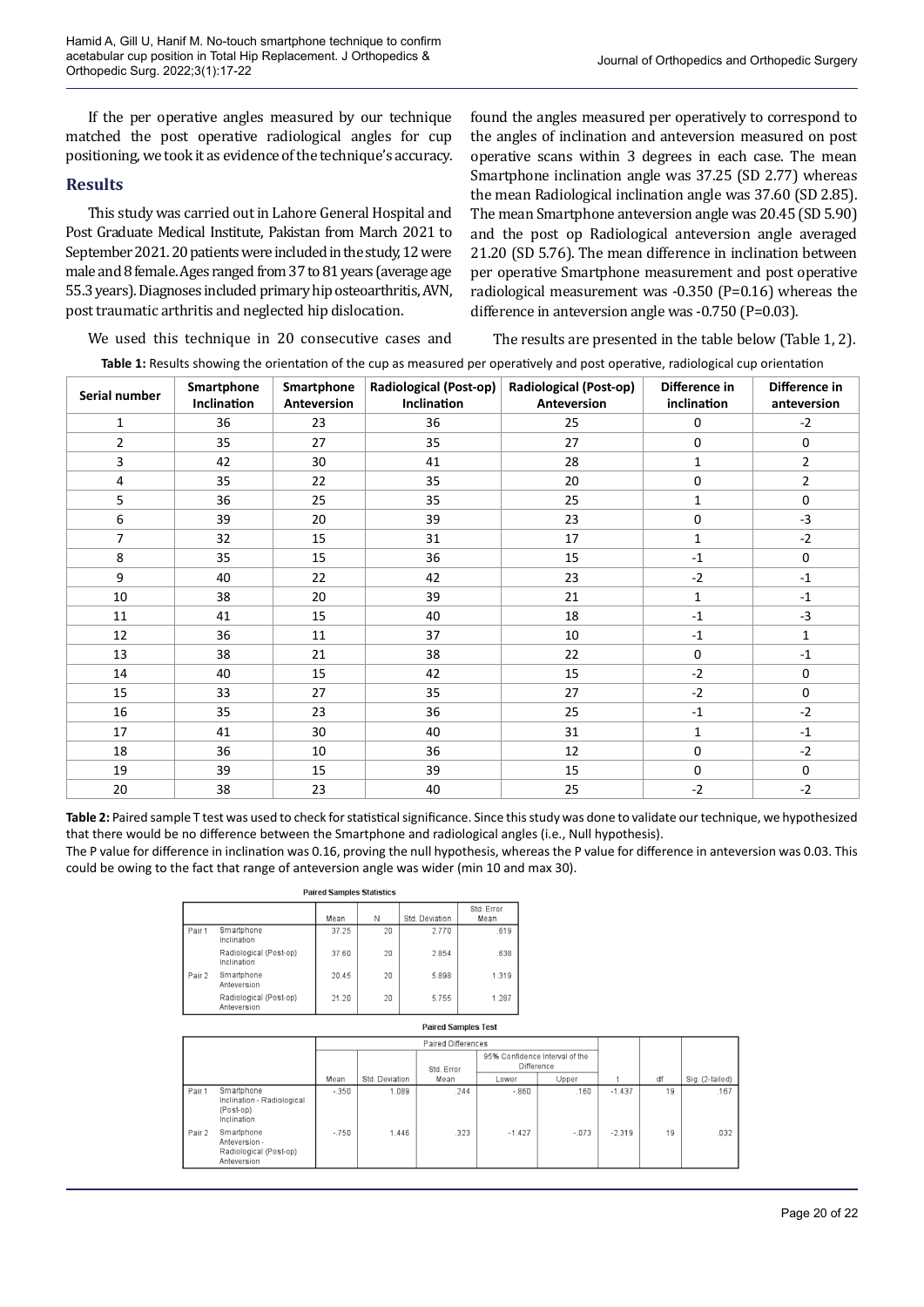# **Discussion**

Positioning of the acetabular cup is one of the most important factors influencing the outcome of Total hip replacement<sup>1,2,3</sup>. Various safe zones have been described in literature to achieve optimal results. These safe zones have varied from 20 to 55 degrees of inclination and 0 to 40 degrees of anteversion $11$ . The most widely accepted safe zone has been described by Lewinnek et al.<sup>4</sup>.

Various factors can influence cup placement during surgery including intra-operative pelvic positioning, changes in the pelvic tilt that may take place during the procedure, and surgeon controlled positioning of the  $cup^{12}$ . In this study, we have focused on the latter to improve cup placement.

Different techniques have been advocated to guide proper cup placement ranging from free hand technique to sophisticated computer or robotic navigation $13$ . In our technique, we have utilized a humble smart phone and its camera function to guide the surgeon in assessing the positioning of the acetabular cup in terms of inclination and anteversion. This technique does not require usage of any additional app and has practically no learning curve.

We developed this technique keeping in mind our financial restrictions working in a public tertiary care hospital of a developing country. The purpose of our study was testing the accuracy and reliability of 'No-touch smart phone technique' in achieving the desire cup placement. We checked the positioning of the acetabular cup by taking intra operative pictures and compared it to the post op X-rays and CT scans to see if correlated with radiological measurement of cup inclination and anteversion. Results showed excellent correlation between the per operative angles and post op radiological assessment.

Similar concept has been used by various researchers using smart phone to guide the placement of acetabular cup with good results. All previous techniques quoted in literature use the accelerometer function of the smart phone and require manual handling of the device by the surgeon $8,9,10$ . Pongkunakorn et al. conducted a study to compare cup orientation in two groups i.e., using smartphone applications and mechanical guides. They found that more cups from smartphone group corresponded to Lewinnick safe zone8 . Peters et al. were able to position all acetabular cups in the target zone using smartphone technology $10$ .

Such techniques described in literature require additional special equipment like a mounting brackets and sterilized pouches. Moreover, the surgeon has to place the smart phone in the desired position for measurement of relevant angles. We argue that such technique risks contamination of the surgical field and is time consuming. With advancements in smartphone cameras, angles

measured using photographs taken by the smartphone have proven to be highly accurate as our study has demonstrated.

Our technique, is simple as anyone using a smart phone can take a satisfactory picture. The picture can easily be edited to make it parallel to the floor and hence horizontal (Figures 3,4 and 5). Then the angles can be measured using the markup function. It is also quick and does not take more than a couple of minutes. The sterile surgical field is not violated, and the surgical team can focus on the job at hand.

We found this technique to be more suitable for uncemented cups as there is ample time to change the position of the acetabular cup if the placement is outside the target zone. While using smartphone technique in guiding cemented acetabular components one has to be quick and efficient to minimize delay as cement hardens in a few minutes.

We acknowledge that this study could be simplifying the technical difficulties in acetabular cup placement. Studies have shown that many other factors like patient positioning, intra operative pelvic tilt, fixed spinal deformities, and anatomical variations also play a role. However, our purpose was to introduce an inexpensive, simple and reproducible technique which can be used to check cup positioning.

All techniques using smartphones assume that the position of the pelvis remains static during the procedure and that there is no spino-pelvic deformity. We did not use 'No touch smartphone technique' if pre op workup showed fixed deformities like scoliosis of kyphosis. For this purpose, all patients underwent thorough clinical examination and relevant radiological investigation pre operatively if and when required.

The main limitation of our study is the admittedly small sample size of 20 patients. However, once we found this simple technique to be surprisingly accurate and reliable, we planned to publish it so that other centers can use it and inform us about their experiences.

We advise that such low-cost techniques can be used to train young surgeons in proper component positioning where hi-tech computer navigation systems are not available.

## **Acknowledgement**

The authors have no relevant disclosures to make and have not received any funding from any individual or company.

## **References**

1. Najarian BC, Kilgore JE, Markel DC. Evaluation of component positioning in primary total hip arthroplasty using an imageless navigation device compared with traditional methods. The Journal of arthroplasty. 2009; 24(1): 15-21.